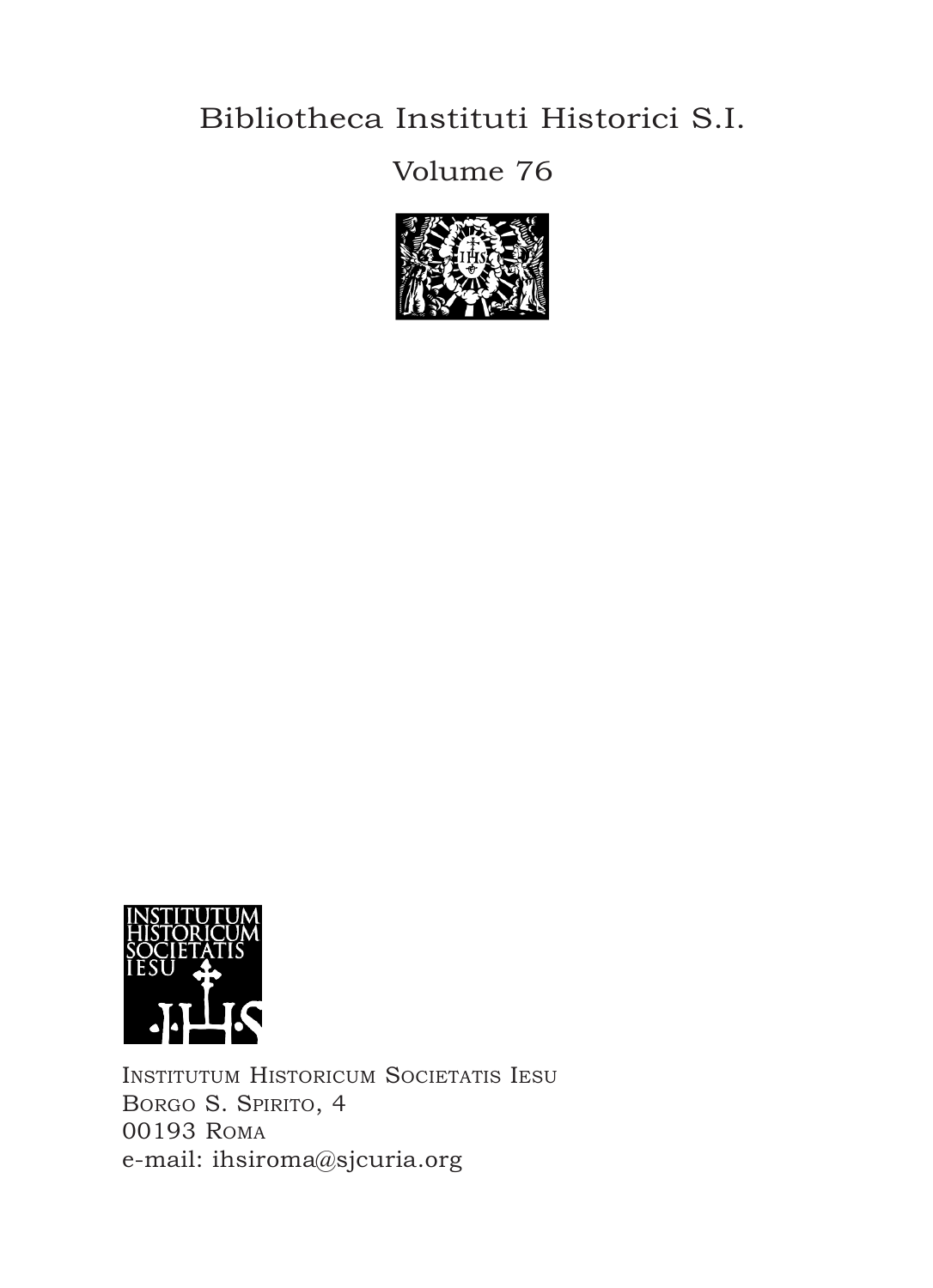### © 2015 INSTITuTum HISTorIcum SocIeTaTIS IeSu BORGO S. SPIRITO, 4 00193 roma

All rights reserved. No part of this publication may be reproduced, stored in a retrieval system, or transmitted in any form or by any means, electronic, mechanical, photocopying, recording, or otherwise without the prior written permission of the publisher.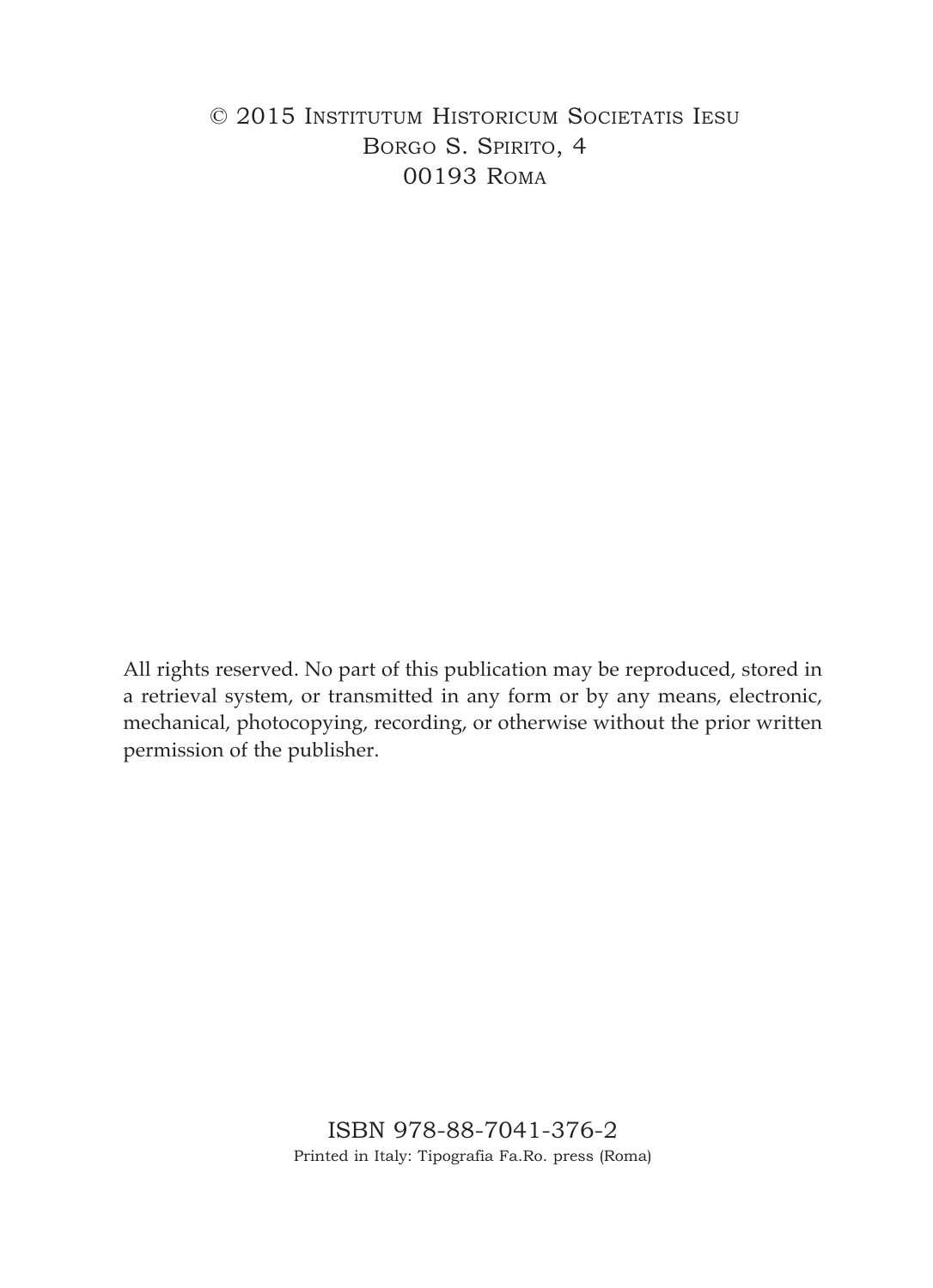# **Diego Laínez (1512-1565) and his Generalate**

Jesuit with Jewish Roots, close confidant of Ignatius of Loyola, preeminent Theologian of the council of Trent

paul oberholzer S.J. (ed.)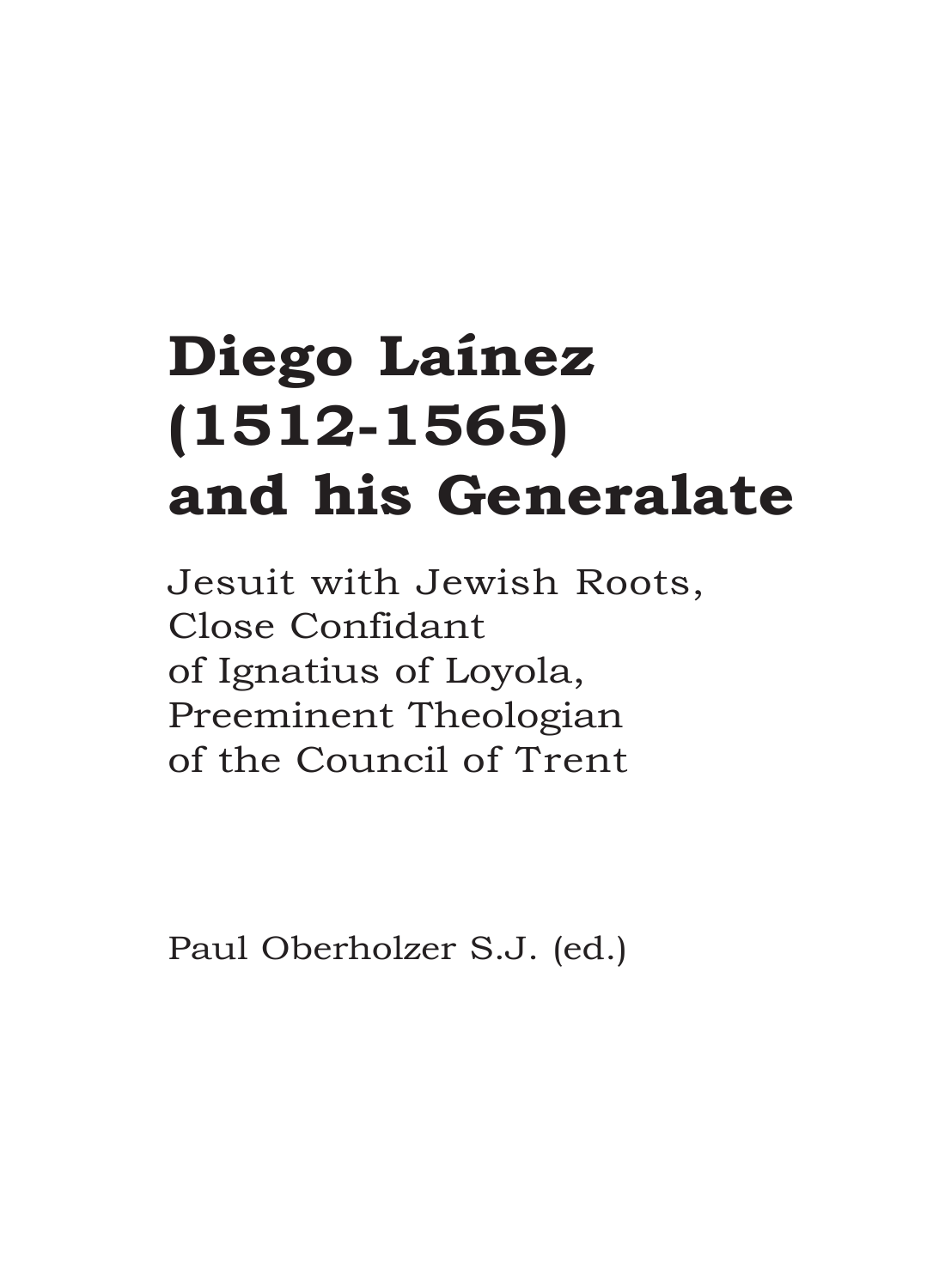## **Table of Contents**

| Adolfo Nicolas S.J.<br>Some thoughts of the Present General                                                                 | XIII |
|-----------------------------------------------------------------------------------------------------------------------------|------|
| Paul Oberholzer S.J.<br>Prefacio                                                                                            | XV   |
| <b>Introductory Reflections</b>                                                                                             |      |
| Paul Oberholzer S.J.<br>Repaso al tiempo fundacional de la Compañía de Jesús                                                | 3    |
| Paul Oberholzer S.J.<br>El círculo de los primeros compañeros<br>y las competencias en el establecimiento de la nueva Orden | 15   |
| <b>Personality and Ministry</b>                                                                                             |      |
| Javier Cia Blasco S.J.<br>Itinerario biográfico                                                                             | 37   |
| Paul Oberholzer S.J.<br>Desafios y exigencias<br>frente a un nuevo descubrimiento de Diego Laínez                           | 45   |
| Sibylle Appuhn-Radtke,<br>Diego Lainez in Porträt und Allegorie                                                             | 117  |
| Robert Danieluk S.J.<br>Diego Laínez nella storiografia gesuitica antica e recente:<br>alcune osservazioni                  | 143  |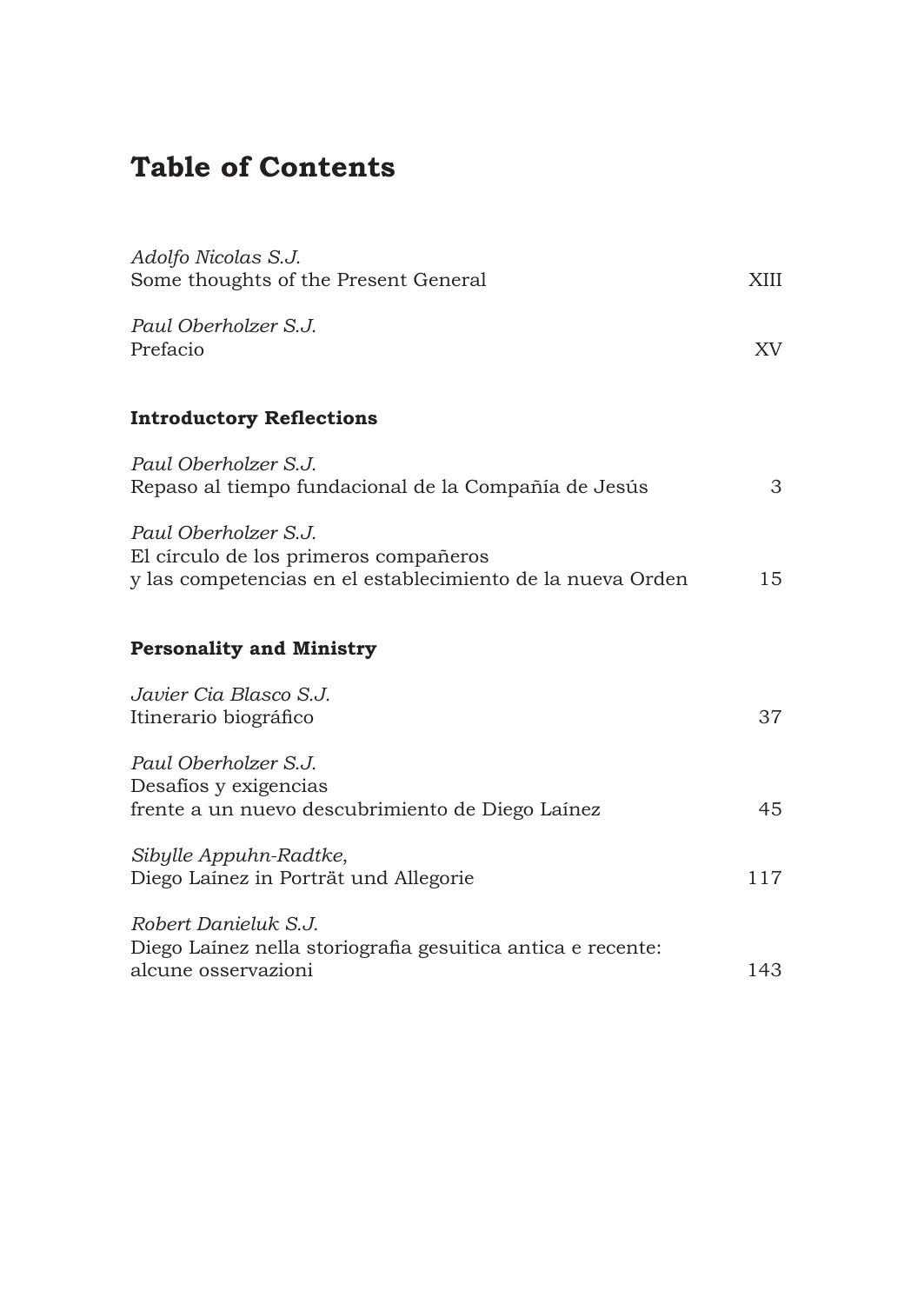#### **Political and Social Milieu**

| Mariano Delgado<br>" todos los males y perturbaciones de la Compañía                                                                                     |     |
|----------------------------------------------------------------------------------------------------------------------------------------------------------|-----|
| han venido de ellos". Reflexiones acerca del giro anti-converso<br>en la Compañía de Jesús                                                               | 191 |
| Volker Reinhardt<br>Italien um die Mitte des 16. Jahrhunderts.<br>Ein historischer Überblick                                                             | 215 |
| <b>Works and Networks</b>                                                                                                                                |     |
| Thomas McCoog S.J.<br>Waiting on the Shore: The Society of Jesus<br>in the British Isles and Ireland (1556-1565)                                         | 241 |
| Paul Begheyn S.J.<br>The Jesuits in the Netherlands during the generalate<br>of Diego Laínez                                                             | 279 |
| Flavio Rurale<br>Diego Laínez e Carlo Borromeo                                                                                                           | 289 |
| Enrique García Hernán<br>Diego Laínez y Francisco de Borja.<br>Éxitos y fracasos de una relación difícil                                                 | 313 |
| Ignacio Vila S.J.<br>Relaciones entre Diego Laínez y Felipe II                                                                                           | 351 |
| Alberto Castaldini<br>"La scuola del mondo, dove l'uomo impara".<br>Le lettere di Antonio Possevino inviate a<br>Giacomo Laínez dal Piemonte (1560-1561) | 405 |
| Robert A. Maryks<br>"A true Israelite in whom there is nothing false".<br>The controversy over the Jewish ancestry of Diego Lainez                       | 419 |
| Appendix: Critical edition of Antonio Possevino's letter to<br>Francesco Sacchini (ARSI, Vitae 162, f. 59r–60v.)                                         | 439 |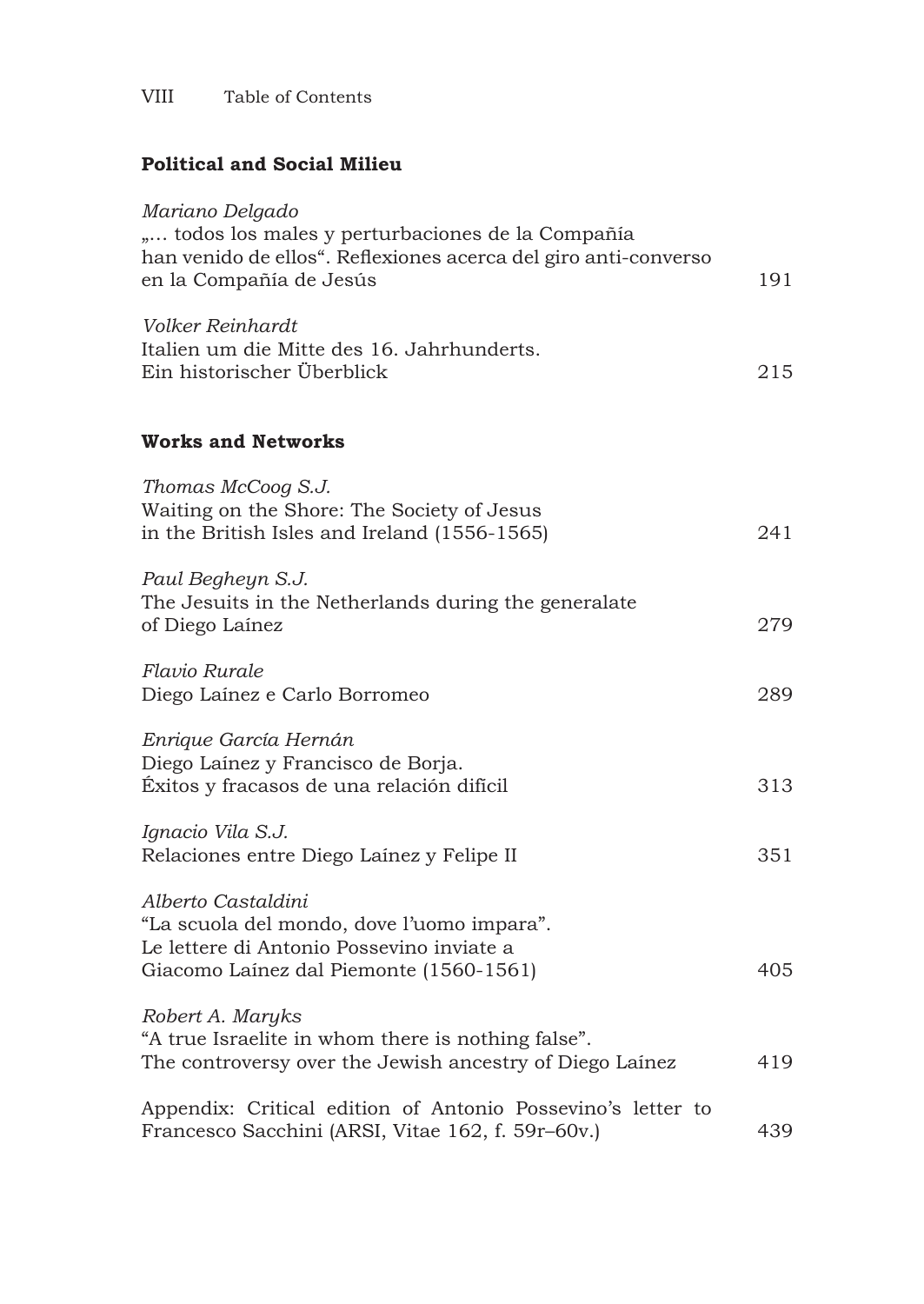| Table of Contents                                                                                                                             | IX  |
|-----------------------------------------------------------------------------------------------------------------------------------------------|-----|
| Andrea Spiriti<br>Gesuiti a Milano. Strategie urbanistiche, scelte architetton-<br>iche e confronti politici nell'etá di Diego Laínez         | 445 |
| <b>Catholic Reform</b>                                                                                                                        |     |
| Niccolo Steiner S.J.<br>Lainez und das Konzil von Trient. Ein Überblick                                                                       | 467 |
| Paul Oberholzer S.J.<br>Das Konzil von Trient im Spiegel<br>der ordensinternen Korrespondenz                                                  | 527 |
| Lydia Salviucci Insolera<br>Laínez e l'arte. All'origine della concezione dell'arte<br>nella Compagnia di Gesù                                | 565 |
| Apendice: Edizione critica di De Usu imaginum. Ad Reginam<br>Galliae Responsio ad obiecta Beza Haeretici (ARSI, Opp. NN.<br>209, f. 365-366v) | 585 |
| Niklaus Kuster O.F.M.Cap.<br>Die Gesellschaft Jesu in den frühen Quellen<br>des franziskanischen Reformordens der Kapuziner                   | 593 |
| <b>Culture and Education</b>                                                                                                                  |     |
| Paul Grendler<br>Lainez and the Schools in Europe                                                                                             | 639 |
| Mirella Saulini<br>Il teatro dei Gesuiti dal 1548 al 1565                                                                                     | 669 |
| Patrizio Foresta<br>Un catechismo per li todeschi.<br>Per un'archeologia della Summa doctrinae christianae                                    | 689 |
| Borja Franco<br>Arte y jesuitismo en España en época de Diego Laínez.<br>Problemas y reflexiones sobre su figura                              | 717 |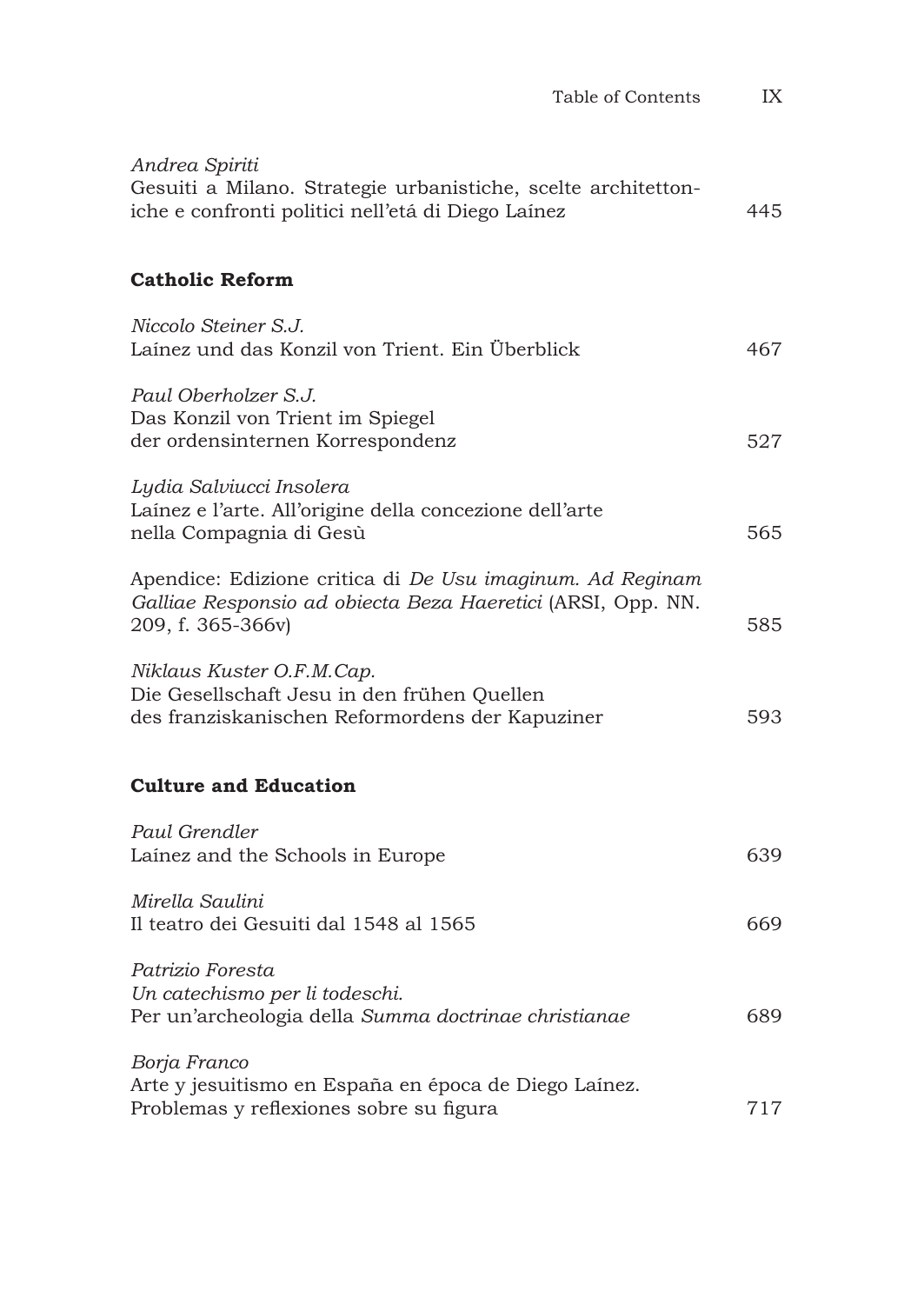#### X Table of Contents

| Georg Schmidt S.J.                                                                                                                                                                                   |     |
|------------------------------------------------------------------------------------------------------------------------------------------------------------------------------------------------------|-----|
| Die Pflege des kanonischen Rechts im Collegium Romanum                                                                                                                                               | 739 |
| Paul Oberholzer S.J.<br>Briefkultur als integratives Element vor der Herausforderung<br>eines globalen Sendungsauftrages im Kontext sich wandeln-<br>der Herrschaftskonzepte im spanischen Weltreich | 757 |
| Appendix: Kritische Edition von: Qua ratione scribendi uti de-<br>beant qui extra urbem in societate nostra versantur (ARSI Inst<br>117.I 179r-182r)                                                 | 806 |
| Urban Fink<br>Diego Laínez, das Collegium Germanicum<br>und die Priesterausbildung zur Zeit des Trienter Konzils                                                                                     | 819 |
| Franz Brendle<br>Diego Lainez und das Heilige Römische<br>Reich deutscher Nation                                                                                                                     | 837 |
| The New World                                                                                                                                                                                        |     |
| Hervé Pennec<br>Les missions d'Afrique sous le généralat de Diego Lainez.<br>Entre pragmatisme et adaptation                                                                                         | 851 |
| Matthieu Bernhardt<br>Les jésuites et la Chine à l'époque de Diego Lainez                                                                                                                            | 877 |
| Christopher Shelke S.J.<br>Lainez and Missionary activity<br>through the Province of the Indies                                                                                                      | 903 |
|                                                                                                                                                                                                      |     |